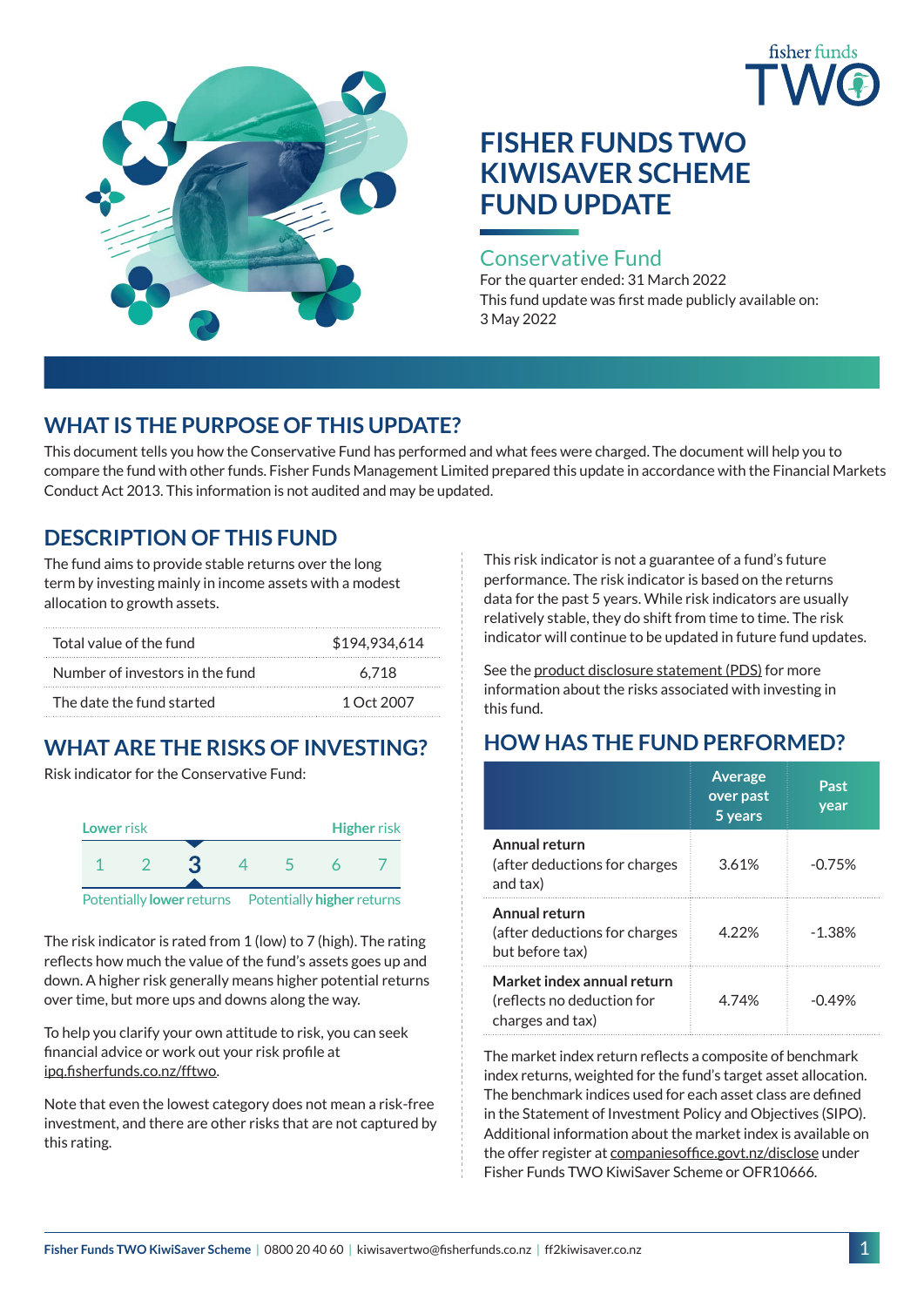## **ANNUAL RETURN GRAPH**



This shows the return after fund charges and tax for each of the last 10 years ending 31 March. The last bar shows the average annual return for the last 10 years, up to 31 March 2022.

**Important:** This does not tell you how the fund will perform in the future.

Returns in this update are after tax at the highest prescribed investor rate (PIR) of tax for an individual New Zealand resident. Your tax may be lower. The market index return reflects no deduction for charges and tax.

#### **WHAT FEES ARE INVESTORS CHARGED?**

Investors in the Conservative Fund are charged fund charges that include GST. In the year to 31 March 2021 these were:

|                                                | % of net asset value   |
|------------------------------------------------|------------------------|
| <b>Total fund charges</b>                      | 0.92%                  |
| Which are made up of:                          |                        |
| Total management and<br>administration charges | 0.92%                  |
| Inding:                                        |                        |
| Manager's basic fee                            | 0.83%                  |
| Other management and<br>administration charges | 0.09%                  |
| <b>Total performance-based fees</b>            | 0.00%                  |
| Other charges:                                 | \$ amount per investor |
| Annual account fee                             | \$23.40                |

\* From 31 March 2022, investors are no longer charged an account fee.

Small differences in fees and charges can have a big impact on your investment over the long term.

## **EXAMPLE OF HOW THIS APPLIES TO AN INVESTOR**

Jen had \$10,000 in the fund at the start of the year and did not make any further contributions. At the end of the year, Jen incurred a loss after fund charges were deducted of -\$75 (that is -0.75% of her initial \$10,000). Jen also paid \$23.40 in other charges. This gives Jen a total loss after tax of -\$98.40 for the year.

# **WHAT DOES THE FUND INVEST IN?**

#### **Actual investment mix**

This shows the types of assets that the fund invests in.



\* Other – refers to an investment in a portfolio of listed property and listed infrastructure assets.

#### **Target investment mix**

This shows the mix of assets that the fund generally intends to invest in.



\* Other – refers to an investment in a portfolio of listed property and listed infrastructure assets.